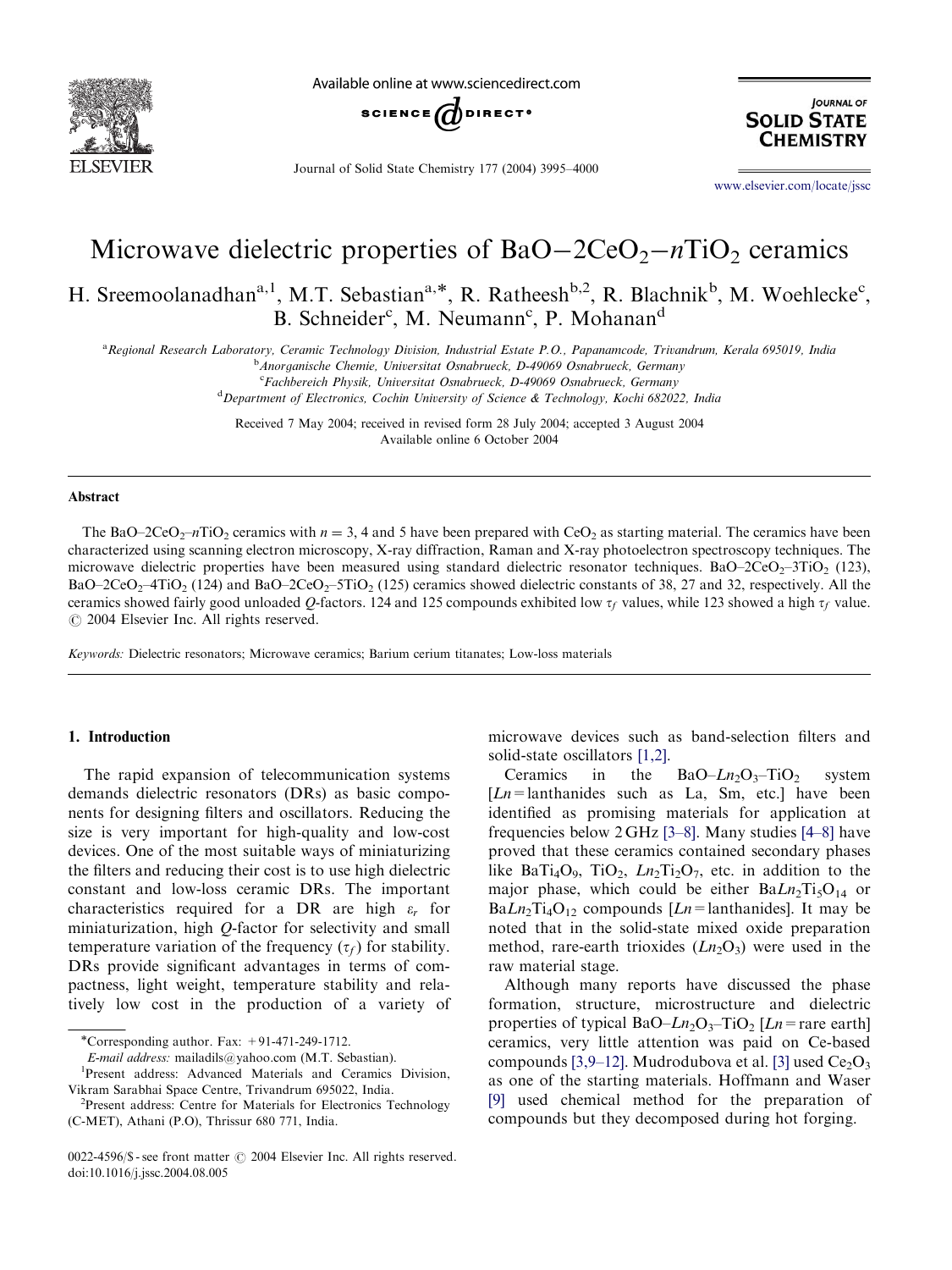Recently, we could succeed in obtaining stable ceramics with  $BaO-2CeO<sub>2</sub>-5TiO<sub>2</sub>$  ceramics through solid-state mixed oxide route, which showed interesting microwave DR properties compared to other rare-earth ceramics of the system [\[12\].](#page-5-0) In the present paper, we report the preparation and characterization of three different barium–cerium–polytitanate ceramics using  $CeO<sub>2</sub>$ .

### 2. Ceramic preparation and characterization

The ceramics were prepared using the conventional mixed oxide route. Starting materials were 99.9% pure  $BaCO<sub>3</sub>$ , TiO<sub>2</sub> (Aldrich Chem. Co., USA) and CeO<sub>2</sub> (Indian Rare Earths Ltd., India). Stoichiometric proportions of the above rawmaterials (1:2:3; 1:2:4; 1:2:5) were mixed in distilled water medium for about 2 h. The three different proportions corresponding to  $n = 3$ , 4 and 5 are hereafter referred to as 123, 124 and 125. Each part was separately dried and calcined at  $1150-1200$  °C for 4 h in air. The powder was ground thoroughly for about 2 h and then cold pressed in a WC die of diameter 11 mm under 200 MPa pressure. The pellets were then sintered at  $1225-1275$  °C for 4 h in air.

Sintered specimens were polished and bulk densities were measured. Selected pellets were etched and the surface is examined under scanning electron microscope (SEM). X-ray diffraction (XRD) patterns were recorded with powders of thin compacts using  $CuK\alpha$  radiation in the 20–60 $^{\circ}$  2 $\theta$  range.

The dielectric constant  $(\varepsilon_r)$ , quality factor  $(Q)$  and temperature variation of resonant frequency  $(\tau_f)$  were measured using cylindrical specimens.  $\varepsilon_r$  and  $\tau_f$  were calculated from the frequency of  $TE_{011}$  mode of the specimens under end-shorted condition [\[13\].](#page-5-0)  $\tau_f$  was measured by noting the variation of resonant frequency as a function of temperature in the range  $25-75$  °C. Q was calculated from the transmission coefficient of the band-rejection filter incorporating the specimens [\[14\]](#page-5-0).

X-ray photoelectron spectra (XPS) have been recorded using a PHI 5600 ci multitechnique spectrometer.

Table 1 Microwave dielectric properties of barium–rare earth–polytitanates

The base pressure during the experiment was about  $5 \times 10^{-10}$  Torr. All the spectra were recorded using monochromatic AlK $\alpha$  X-rays (1486.6 eV) with a fullwidth at half-maximum of 0.3 eV. The ceramic specimens were sliced with a specially designed crystal cleaver under ultrahigh vacuum conditions. This type of sample preparation is used to obtain contamination-free surfaces so that the study of the intrinsic properties of the samples is not disturbed by adsorbents like carbon.

Raman spectra of the powdered samples were measured with a Dilor XY-800 spectrometer that was equipped with a charge-coupled device camera. The setup was coupled with a neodymium yttrium vanadate (Nd:YVO4) laser (Spectra Physics: Millennia V,  $\lambda = 532$  nm). The continuous wave output power of this laser was typically 100 mW during the experiments. The slit width of the Raman spectrometer was set to  $100 \mu m$ , so that the resulting energy resolution was  $0.7 \text{ cm}^{-1}$ . Scattered light was detected both in backscattering and  $90^\circ$  configuration.

# 3. Results and discussion

During our studies [\[5,8\]](#page-5-0) of the lanthanide ceramics of 123, 124 or 125 compositions, DRs of diameter 9–10 mm and thickness 5–7 mm showed fundamental resonances in S-band region. But, all specimens in the present composition with same dimensions showed fundamental resonance in the C-band region. The dielectric properties of BaO–2CeO<sub>2</sub>–nTiO<sub>2</sub> ceramics are given in Table 1. They have  $\varepsilon_r$  38, 27 and 32 for 123, 124 and 125 ceramics, respectively, at 5–6 GHz. It is interesting to note that the  $\varepsilon_r$  values of all the cerium-containing ceramics are very much less than other rare-earth polytitanate analogs [\[5–10\].](#page-5-0) [Fig. 1](#page-2-0) shows the variation of resonant frequencies of these ceramic DRs with temperature. The 124 ceramic has the lowest value of  $\tau_f$  $(+9$  ppm/C) and 123 ceramic has the highest value  $(+159 \text{ ppm}/\text{C})$ . The  $\tau_f$  value of 125 ceramic is +41 ppm/C and is in good agreement with the  $\tau_f$  values measured earlier using different WG modes [\[12\].](#page-5-0) These

| Ceramics            | $\varepsilon_r$ | Qxf(GHz) | $\tau_f$ (ppm/°C) | $\rho$ (g/cm <sup>3</sup> ) | Remarks              |
|---------------------|-----------------|----------|-------------------|-----------------------------|----------------------|
| $BaO-Nd2O3-3TiO2$   | 60              | 5360     | 140               | 5.4                         | Ref. [5]             |
| $BaO-2CeO2-3TiO2$   | 38              | 7200     | 159               | 4.6                         | This work            |
| $BaO-La2O3 - 4TiO2$ | 89              | 1900     | 301               | 4.9                         | Ref. [10]            |
| $BaO-2CeO2-4TiO2$   | 27              | 18560    | 9                 | 5.01                        | This work            |
| $BaO-Pr2O3-4TiO2$   | 91              | 5600     | 135               | 5.5                         | Ref. [10]            |
| $BaO-Nd2O3-4TiO2$   | 84              | 6190     | 68                | 5.0                         | Ref. [5]             |
| $BaO-La2O3-5TiO2$   | 85              | 2800     | 345               | 4.9                         | Ref. [10]            |
| $BaO-2CeO2-5TiO2$   | 32              | 19100    | 41                | 5.1                         | This work, Ref. [12] |
| $BaO-Pr2O3-5TiO2$   | 78              | 7090     | 147               | 5.3                         | Ref. [10]            |
| $BaO-Nd2O3-5TiO2$   | 78              | 4620     | 40                | 5.1                         | Ref. [5]             |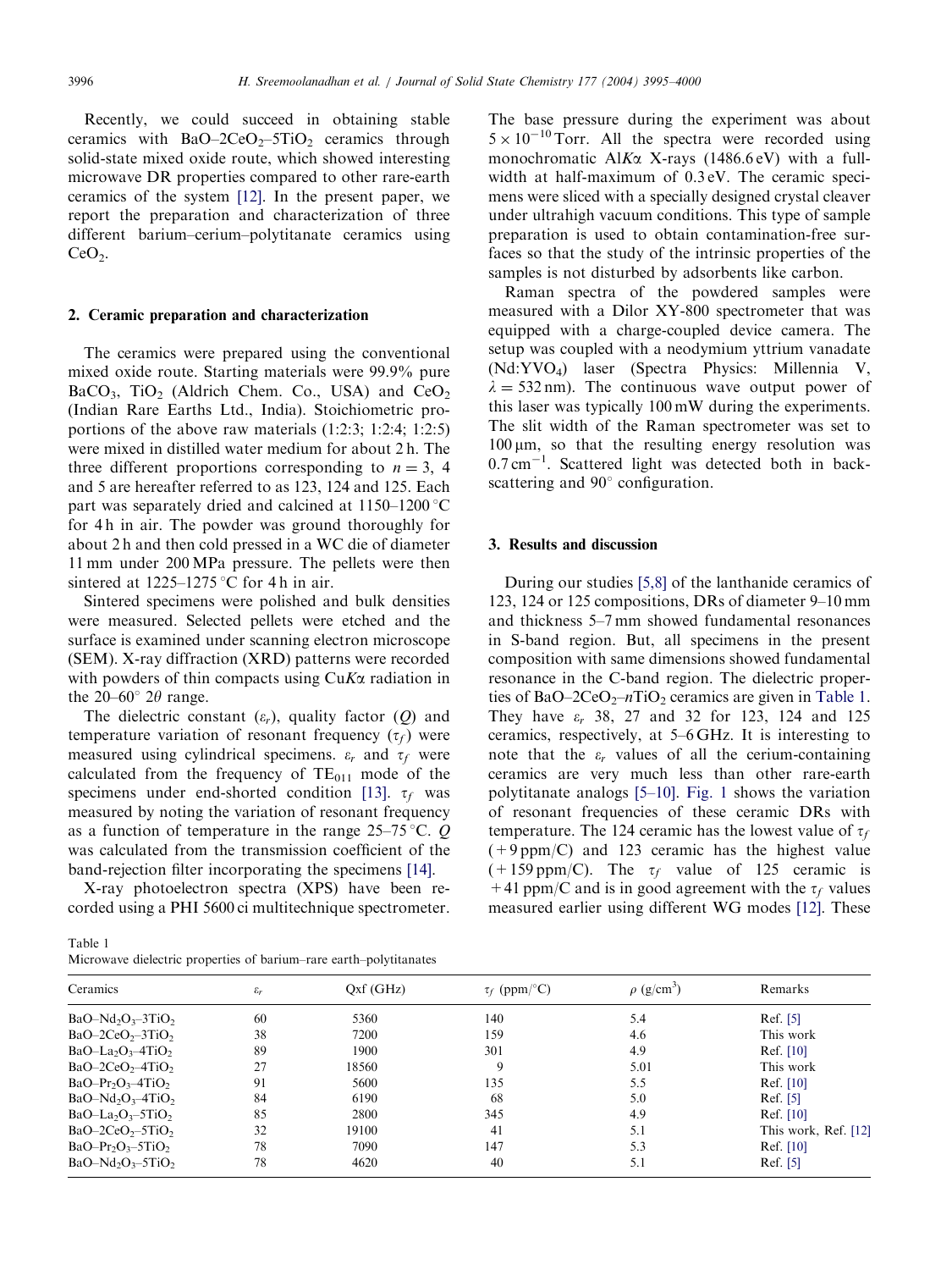<span id="page-2-0"></span>

Fig. 1. Variation of resonant frequency with temperature.

differences in the  $\tau_f$  values between the different compositions are due to differences in the temperature variation of dielectric constant  $(\tau_{\varepsilon})$  and coefficient of thermal expansion  $(\alpha)$ , i.e.,

$$
\tau_f=-\alpha-\tau_{\varepsilon}/2.
$$

Conventional rare-earth polytitanate ceramics show high positive  $\tau_f$  in the microwave range. Since Ce is between La and Pr in the periodic table, one would expect the cerium analogs to show relatively high  $\tau_f$ . But, it can be seen that  $\tau_f$  of 125 ceramic as well as 124 ceramic are small and that of 123 ceramic is high. There exist vast differences between conventional rare-earth polytitanates and ceria compounds in dielectric properties. This shows that the phase constitution of these ceramics must be totally different from the BaO–  $RE<sub>2</sub>O<sub>3</sub>$ -nTiO<sub>2</sub> phases formed with other rare-earth compounds. However, the ceramics showed excellent sinterability with low porosity. Fig 2 shows the SEM pictures recorded from thermally etched surface of samples. The photographs are similar with grain size up to  $\sim$ 10  $\mu$ m. The 124 ceramic shows elongated grains which indicate presence of secondary phase.

Powder XRD patterns of Ce-based ceramics, recorded using CuKa radiation, are shown in [Fig. 3](#page-3-0). The patterns are very much different from that of the conventional BaO–RE<sub>2</sub>O<sub>3</sub>–nTiO<sub>2</sub> compounds [\[3–5\].](#page-5-0) The latter possess tungsten–bronze type orthorhombic unit cell structure. Since there are no ternary single-phase compounds in the  $BaO-CeO<sub>2</sub>-TiO<sub>2</sub>$  system near these



Fig. 2. SEM photographs of BaO–2CeO<sub>2</sub>–nTiO<sub>2</sub> ceramics.

ratios [\[11\],](#page-5-0) the patterns could not be indexed based on any available standard JCPDS pattern. Guha [\[14\]](#page-5-0) also did not report any single-phase compounds with these stoichiometries in his study of the  $BaO-CeO<sub>2</sub>-TiO<sub>2</sub>$ system. The phase diagrams of  $BaO-Ln<sub>2</sub>O<sub>3</sub> - nTiO<sub>2</sub>$  $(Ln=$ rare earth like La, Nd;  $n = 3, 4, 5$ ) compounds have been studied in detail by many researchers [\[3,9,15,16\]](#page-5-0). Those reports showed that cerium  $(Ln = Ce)$  would not come under this phase diagram because of the  $4^+$  valence.

The dielectric properties and the XRD patterns of  $CeO<sub>2</sub>$ -based compounds differ remarkably from other lanthanide analogs. If  $CeO<sub>2</sub>$  had completely converted to  $Ce<sub>2</sub>O<sub>3</sub>$ , the dielectric properties and XRD would have matched with other lanthanide analogs. Hence, we carried out XPS study to examine the valence state of cerium ion in these compounds.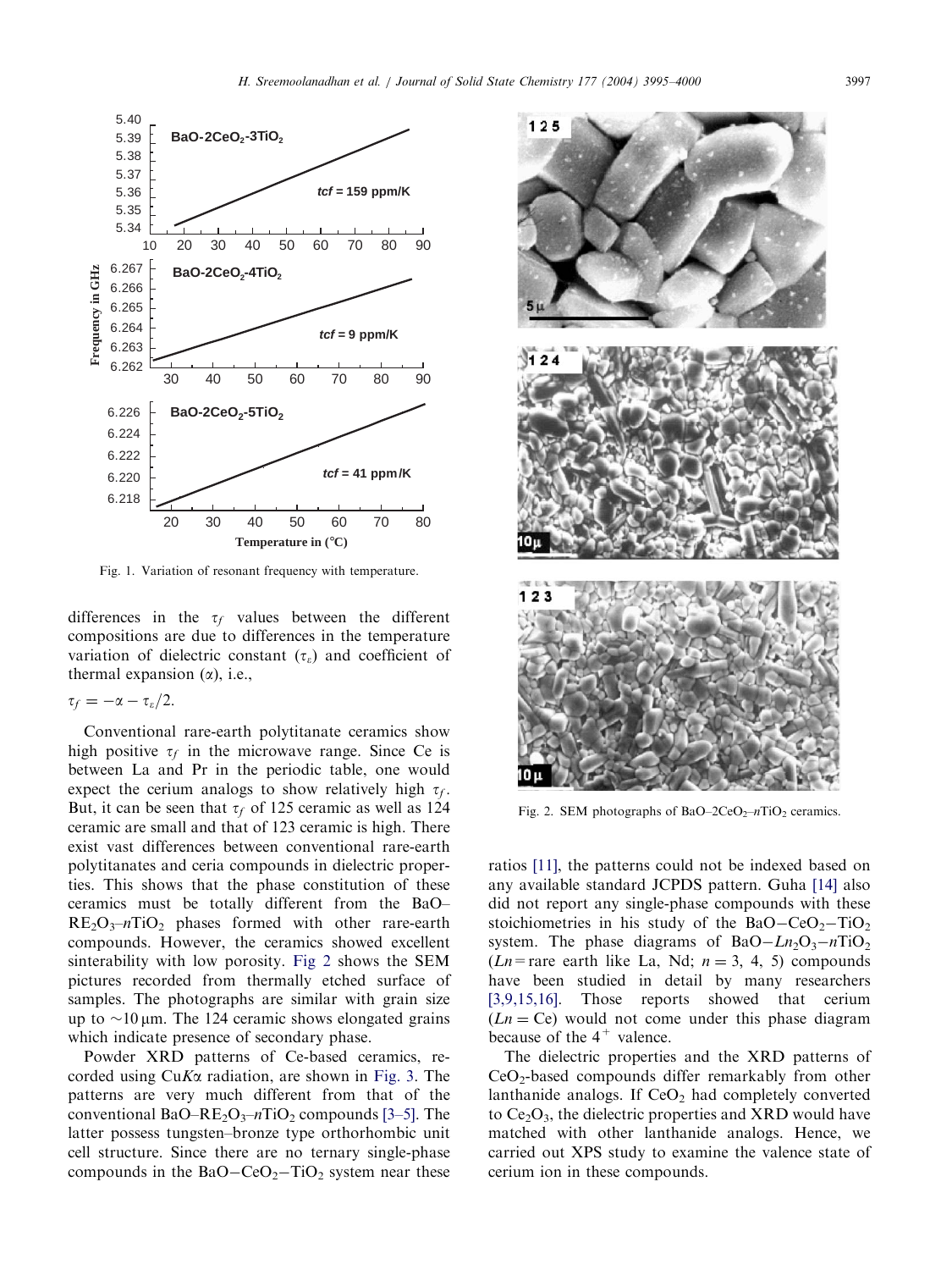<span id="page-3-0"></span>

Fig. 3. XRD patterns of BaO–2CeO<sub>2</sub>–nTiO<sub>2</sub> ceramics obtained using CuK<sub>a</sub> radiation.

#### 4. X-ray photoelectron spectroscopy (XPS)

We have performed XPS studies to quantify the Ceion formation. First, photoelectron spectra of the Ce 3d levels in pure  $CeO<sub>2</sub>$  [\[17\]](#page-5-0) and  $Ce<sub>2</sub>O<sub>3</sub>$  [\[18\]](#page-5-0) were taken and compared with that of the ceramics (see Fig. 4). In order to accurately estimate the percentage of  $Ce<sub>2</sub>O<sub>3</sub>$  content in these samples, spectra of pure  $CeO<sub>2</sub>$  and  $Ce<sub>2</sub>O<sub>3</sub>$  were plotted, superimposed for mixtures  $(1-x)CeO<sub>2</sub>$ +  $xCe<sub>2</sub>O<sub>3</sub>$  to get a series of spectra (see [Fig. 5](#page-4-0)) and compared with the 3d XPS spectra of the studied ceramics. The metric distances were derived between the measured Ce 3d XPS spectra and the superimposed ones. With respect to the distance, the square root of standard deviation was determined. The normalized distance is defined as

$$
D_{\rm RMS}(f,g) = \frac{1}{\sqrt{2}} \sqrt{\sum_i^n \left(\frac{f_i}{|f|} - \frac{g_i}{|g|}\right)^2},
$$

where  $f_i$  and  $g_i$  denote the *i*th point of the measured spectrum  $f$  and the synthesized (calculated) spectrum  $g$ , respectively. The minimum of the resulting values denoted the best agreement between the measured spectrum and the series of the synthesized spectra. In Ba–Ce compounds Ce 3d peaks in the XPS spectra are overlapped by Barium MNN Auger peaks if  $AIK\alpha$ 



Fig. 4. XPS spectra of BaO–2CeO<sub>2</sub>–nTiO<sub>2</sub> ceramics along with that of  $CeO<sub>2</sub>$  and  $Ce<sub>2</sub>O<sub>3</sub>$ .

radiation is used for excitation. Therefore, Ba MNN has been measured in a  $BaTiO<sub>3</sub>$  single crystal. After subtracting the inelastic background from all obtained spectra using the Tougaard method [\[19\],](#page-5-0) the Ba MNN could be normalized to the Ba 3d peak intensity. Finally, the Ba MNN could be subtracted.

The spectra of the ceramics in Fig. 4 show that they contained  $Ce^{3+}$ . We first compared the patterns obtained for ceramic 125 at 1225 °C with the superimposed patterns. Best matching obtained with that of  ${35\%}$  Ce<sub>2</sub>O<sub>3</sub> + 65% CeO<sub>2</sub>}. This meant that 35% of Ce atoms in the ceramic sample existed as  $Ce^{3+}$  whereas 65% remained in the  $\text{Ce}^{4+}$  state. Similar analyses were performed with ceramics 123 and 124 also. The amounts of  $Ce<sub>2</sub>O<sub>3</sub>$  in these samples were found to be 35% and 45%, respectively.

In order to study the change in valence of Ce atoms with respect to the synthesis conditions, XPS measurements were carried out with three different 125 samples sintered in air at 1225, 1250 and 1270 °C (see Fig. 4). As the sintering temperature increases, slight changes could be seen in the spectral features. We calculated the amount of  $Ce<sub>2</sub>O<sub>3</sub>$  in different processing temperatures as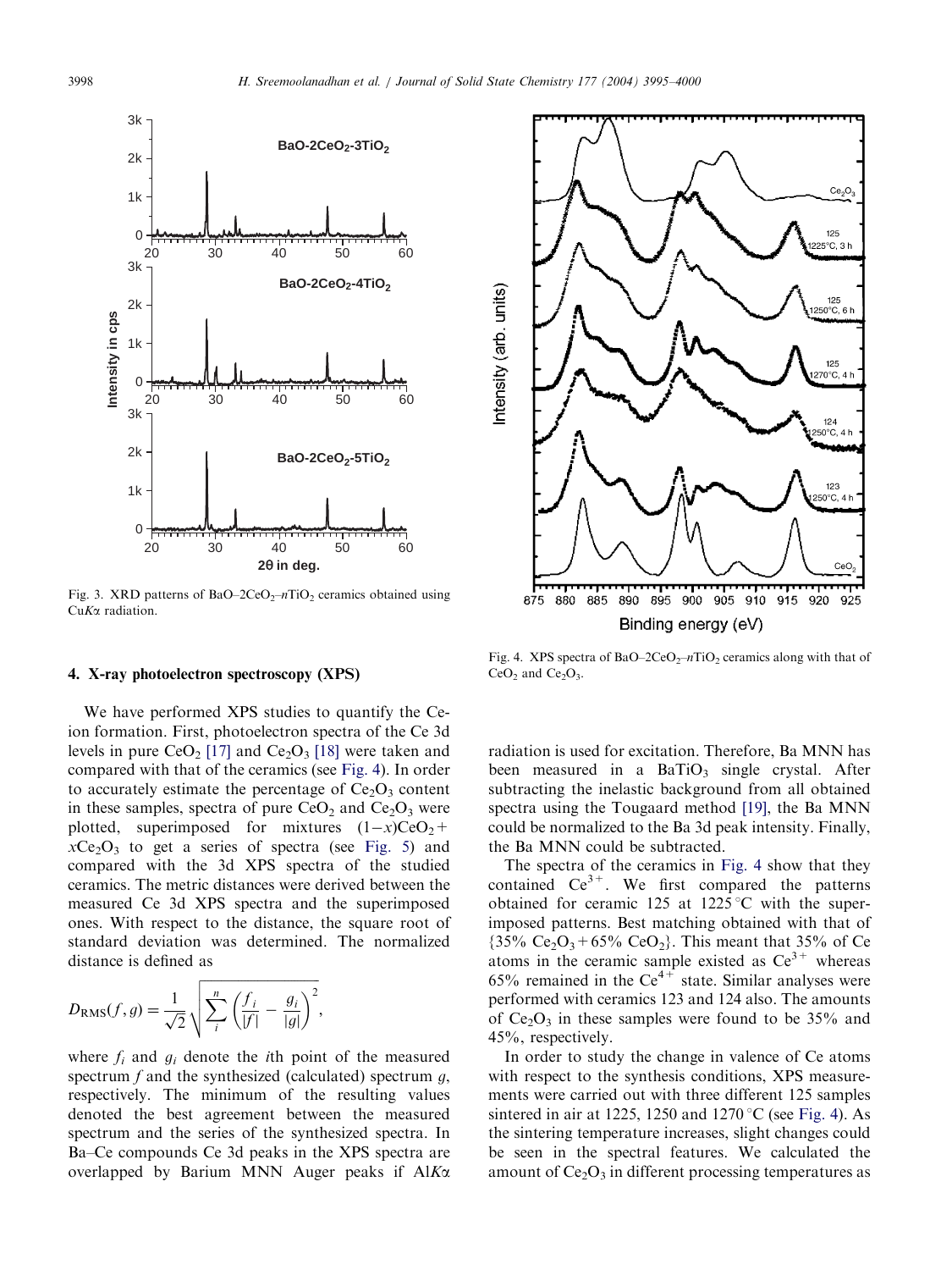

<span id="page-4-0"></span>

Fig. 5. XPS spectra of pure  $CeO<sub>2</sub>$  and  $Ce<sub>2</sub>O<sub>3</sub>$  and superimposed mixtures  $(1-x)CeO<sub>2</sub> + xCe<sub>2</sub>O<sub>3</sub>$ .

well and results are compiled in Table 2. It can be seen that as the sintering temperature increases, there is no marginal change in the amount of  $Ce<sub>2</sub>O<sub>3</sub>$  in the sample. At  $1270^{\circ}$ C, the sample started melting. So the estimated maximum amount of  $Ce<sub>2</sub>O<sub>3</sub>$  content in these ceramics is around 40% near the melting point. The compounds can be slightly non-stoichiometric due to the existence of Ce in  $+3$  and  $+4$  states. However, they showed good microwave dielectric properties.

Kolar  $[10]$  in his work on CeO<sub>2</sub>-BaTiO<sub>3</sub> solid solution, showed that in presence of excess  $TiO<sub>2</sub>$ , cerium could be reduced even in air and enter at  $Ba^{2+}$  site of BaTiO<sub>3</sub> as Ce<sup>3+</sup>. He showed that when  $TiO_2:CeO_2 > 3:4$ , the compound formed would be  $(Ba_{0.45}Ce_{0.55}^{3+})$  $(Ti_{0.55}^{4+})$  $Ti<sub>0.45</sub><sup>3+</sup>O<sub>3</sub>$ . He arrived at this formula using wavelength dispersive spectroscopy on a sample whose initial stoichiometry was BaO  $(20 \text{ mol\%}) + \text{CeO}_2 (30 \text{ mol\%}) +$  $TiO<sub>2</sub>$  (50 mol%). This composition is near our present 123 ceramic, which is 16.7:33.3:50. Other ceramics are quite different from this. Kolar processed the ceramics near 1400 °C where  $Ti^{4+}$  to  $Ti^{3+}$  conversion is effective. In this work, the processing temperatures were below 1300 °C and  $Ti^{3+}$  formation is trivial. Hennings et al. [\[11\]](#page-5-0) showed that  $Ce^{4+}$  can substitute in the  $Ti^{4+}$  site in their studies on  $CeO<sub>2</sub>$ -BaTiO<sub>3</sub> ceramics. Thus, even if

Table 2 Estimation of Ce<sup>3+</sup> content in BaO–2CeO<sub>2</sub>–nTiO<sub>2</sub> ceramics

| Sample | Sintering temperature $(^{\circ}C)$ | Amount of $Ce^{3+}$ (%) |
|--------|-------------------------------------|-------------------------|
| 125    | 1225                                | 35                      |
|        | 1250                                | 35                      |
|        | 1270                                | 40                      |
| 124    | 1250                                | 35                      |
| 123    | 1250                                | 40                      |



Fig. 6. FT Raman spectra of BaO–2CeO<sub>2</sub>–nTiO<sub>2</sub> ceramics.

 $Ce^{3+}$  and  $Ce^{4+}$  are present, they could substitute for  $Ba^{2+}$  and  $Ti^{4+}$  sites in the stoichiometry near BaTiO<sub>3</sub>. As in this work, the stoichiometry is far above this, a clear result of phase constitution is not possible easily. However, effort is in progress to identify the constituents.

FT Raman spectra of these ceramics were obtained to get an idea about the overall symmetry of these compounds and are shown in Fig. 6. It can be seen that the spectra of 123 and 125 ceramics are similar with a strong peak in the 400–500  $\text{cm}^{-1}$  region along with very weak features in the  $150-300 \text{ cm}^{-1}$  region. But, the spectrum of 124 ceramic shows strong peaks in the  $100-400$  cm<sup>-1</sup> region in addition to the strong one at around  $475 \text{ cm}^{-1}$ . The strong mode observed in all the three compounds in the  $450-500 \text{ cm}^{-1}$  region is assigned to the symmetric stretching vibrations  $(v_1)$  of the TiO<sub>6</sub> octahedra. The Raman active symmetric bending vibrations of these compounds are observed as medium intense bands in the  $180-270 \text{ cm}^{-1}$  region. In the case of